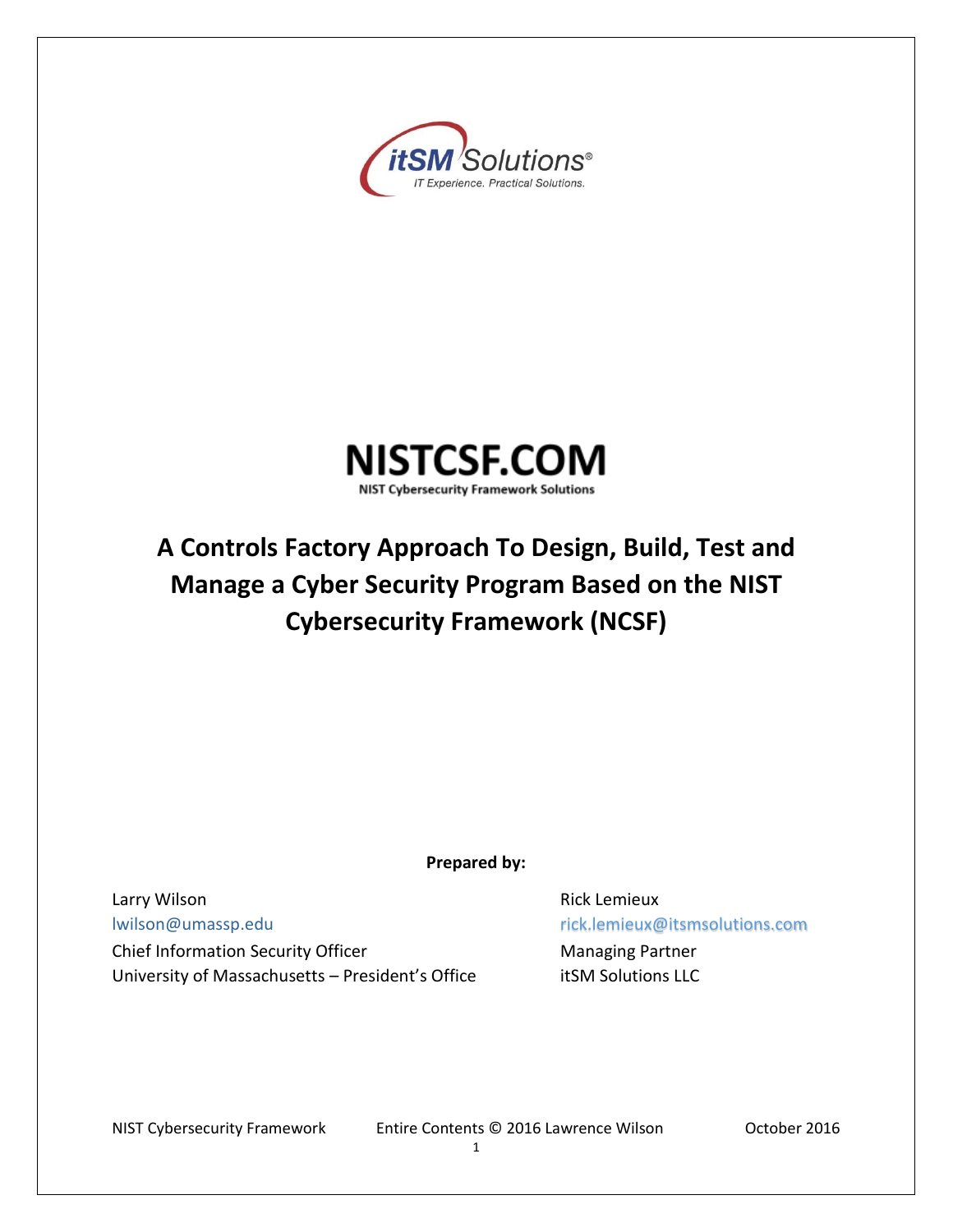## **The Digital Innovation Economy**

Three things are certain in today's business world: first, digital services are now at the center of all businesses; second, business is a moving target and third businesses are under attack from those trying to steal the critical information companies rely on for daily business operations and revenue generation.

The demand for a proactive, collaborative and balanced approach for managing and securing enterprise digital assets and services across stakeholders, supply chains, functions, markets, and geographies has never been greater.

In order to achieve the potential benefits of the innovation economy, an enterprise must ensure that it can build and maintain a reliable, resilient, secure and trusted digital infrastructure.

In order to do this an organization must be able to identify its assets so it can understand its attack surface and the threats and vulnerabilities associated with that attack surface. With the growth of the Internet of Things (mobile devices, security cameras, video recorders, electrical boxes etc.) the attack surface along with its threats and vulnerabilities is constantly changing. To deal with this, organizations must build and maintain a continual service improvement program that delivers the right set of security controls to mitigate the latest cyber threats, remediate the critical vulnerabilities and protect the high value assets.

## **The Cyber Security Problem**

Cybersecurity is all about managing risk. But, before you can manage risk, you need to understand risk. The main idea is that if organizations have a solid understanding of the risk components, including the threats, the vulnerabilities, the assets (and their relative value), and the controls, they will be in a better position to safeguard their most valuable information resources. An effective cybersecurity program involves a thorough understanding, assessment, and handling of these key risk components. The equation for risk is shown below, which identifies the key components of risk.

#### **The Risk Equation**



#### So, how do we calculate risk?

- 1. Risk is based on the likelihood and impact of a cybersecurity incident or data breach … which is based on the percentage of unmanaged assets v. managed assets
- 2. Threats involve the potential attack against IT resources and information assets
- 3. Vulnerabilities are weaknesses of IT resources and information that could be exploited by a threat
- 4. Asset Value is based on criticality of IT resources and information assets
- 5. Controls are safeguards that protect IT resources and information assets against threats and/or vulnerabilities (see note)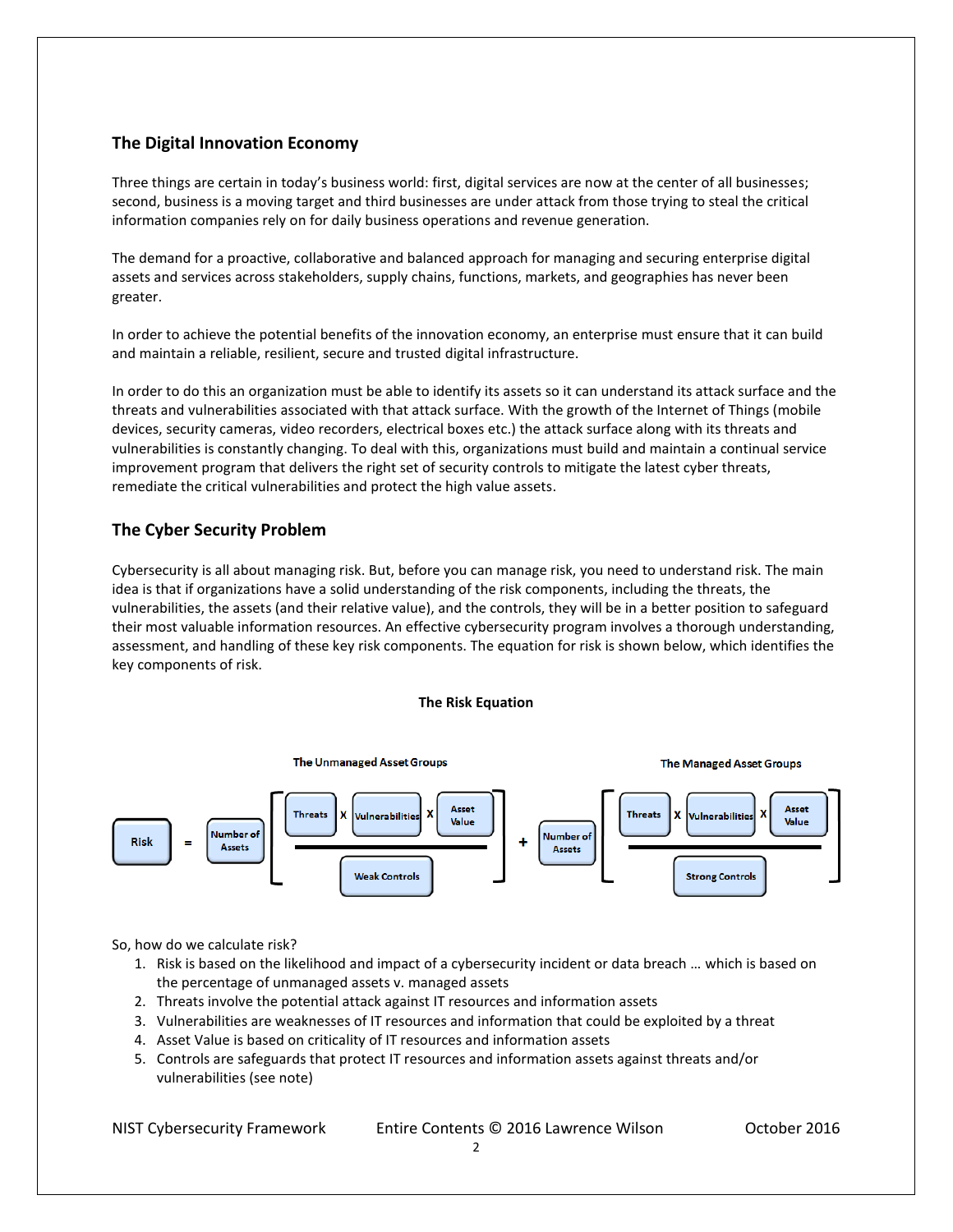Managed assets are characterized by strong controls, while unmanaged assets have weak, missing or ineffective controls. All cybersecurity programs focus on protecting the organization's high value assets. Early stage programs typically have a higher percentage of unmanaged assets, which are those with weak security controls. As programs mature, the percentage of managed assets increase and the percentage of unmanaged assets decrease. This means that the controls are stronger and the program is more effective.



## **The Cyber Security Solution - The NIST Cybersecurity Framework**

In February 2013, President Obama issued Executive Order 13636, "Improving Critical Infrastructure Cybersecurity," which called on the Department of Commerce's National Institute of Standards and Technology (NIST) to develop a voluntary risk-based Cybersecurity Framework for the nation's critical infrastructure—that is, a set of industry standards and best practices to help organizations identify, assess, and manage cybersecurity risks. NIST issued the resulting Framework in February 2014.

The Framework is a risk-based approach to managing cybersecurity risk, and is composed of three parts; the Framework Core, the Framework Implementation Tiers, and the Framework Profiles. Each Framework component reinforces the connection between business drivers and cybersecurity activities:

The **Framework Core** is a set of cybersecurity activities, desired outcomes, and references that are common across critical infrastructure sectors. The Core presents industry standards, guidelines, and practices in a manner that allows for communication of cybersecurity activities and outcomes across the organization from the executive level to the implementation/operations level.

The **Framework Implementation Tiers** provide context on how an organization views cybersecurity risk and the processes in place to manage that risk. Tiers describe the degree to which an organization's cybersecurity risk management practices exhibit the characteristics defined in the Framework (e.g., risk and threat aware, repeatable, and adaptive).

A **Framework Profile** represents the outcomes based on business needs that an organization has selected from the Framework Categories and Subcategories. The Profile is characterized as the alignment of standards, guidelines, and practices to the Framework Core in a particular implementation scenario. Profiles can be used to identify opportunities for improving cybersecurity posture by comparing a "Current" Profile (the "as is" state) with a "Target" Profile (the "to be" state).

NIST Cybersecurity Framework Entire Contents © 2016 Lawrence Wilson October 2016

3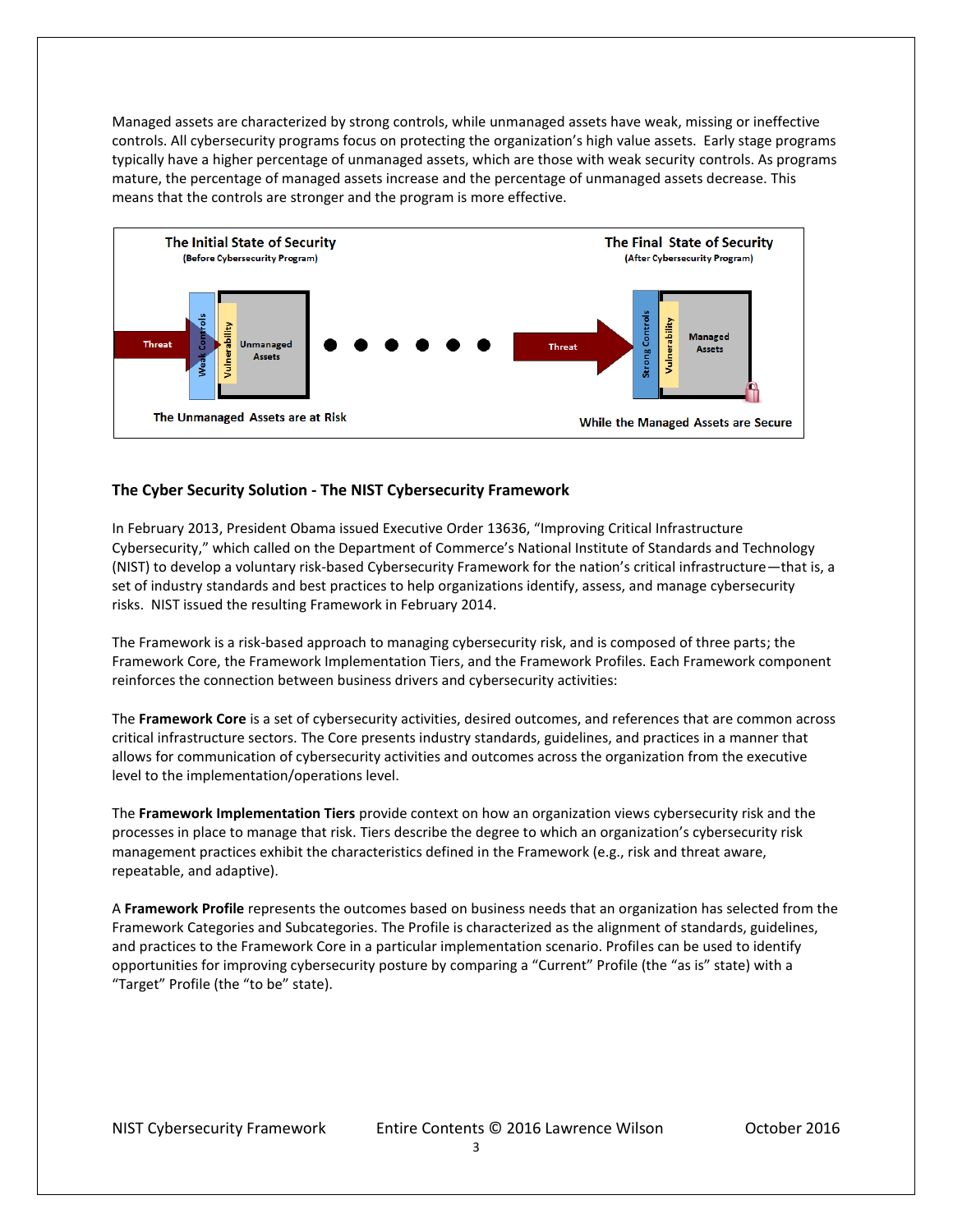

The Framework provides organizations with **a risk-based compilation of guidelines** that can help them identify, implement, and improve cybersecurity practices. The Framework does not introduce new standards or concepts; rather, it leverages and integrates cybersecurity practices that have been developed by organizations like NIST and the International Standardization Organization (ISO).

This means, that organizations must look to other security standards and best practices for the detailed controls. This program focuses on the 20 Critical Security Controls for the technical program and the ISO 27002 security controls for the business program.

#### **The Technical Controls: 20 Critical Security Controls:**

The CIS Critical Security Controls (CIS Controls) are a concise, prioritized set of cyber practices created to stop today's most pervasive and dangerous cyber-attacks. The CIS Controls are developed, refined, and validated by a community of leading experts from around the world. **Organizations that apply just the first five CIS Controls can reduce their risk of cyberattack by around 85 percent. Implementing all 20 CIS Controls increases the risk reduction to around 94 percent.**

The CIS Critical Security Controls provide specific and actionable ways to stop today's most pervasive and dangerous attacks**.** The Controls prioritize and focus a smaller number of actions with high pay-off results. The Controls are derived from the most common attack patterns highlighted in the leading threat reports and vetted across a very broad community of government and industry practitioners.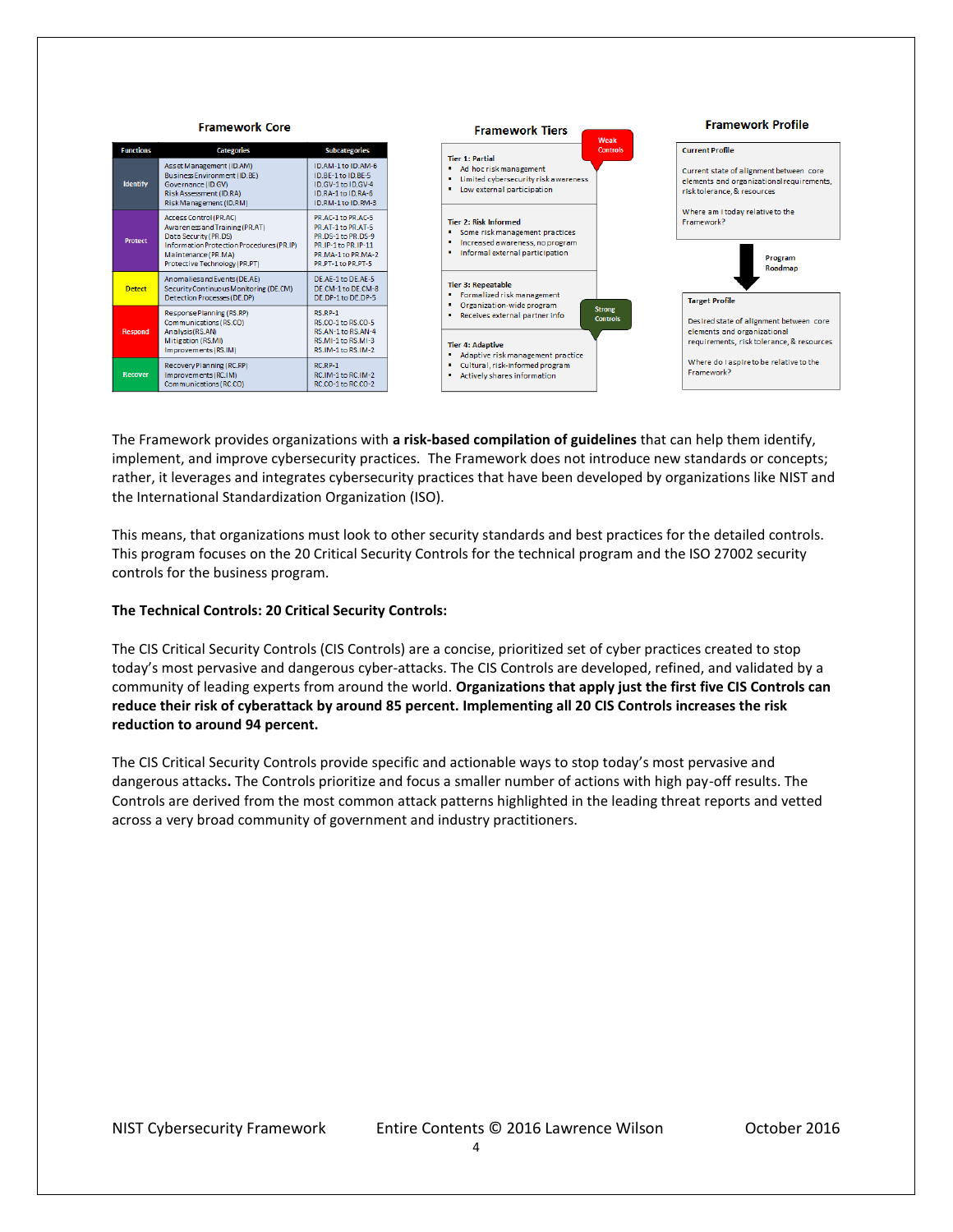

In addition to being grounded in current attack data, the Controls align with numerous other frameworks, such as PCI-DSS, ISO 27001, US CERT recommendations, NIST SP 800-53, and the NIST Framework. The Controls don't try to replace these other frameworks, but they are frequently used by enterprises to make sense of other frameworks. The Controls are a highly practical approach to prioritize the overarching security strategy for an enterprise. Once a program for cyber security is in place and operational, the Controls can also be used with the Critical Security Controls Measurement Companion to assess the effectiveness of the organization's security efforts.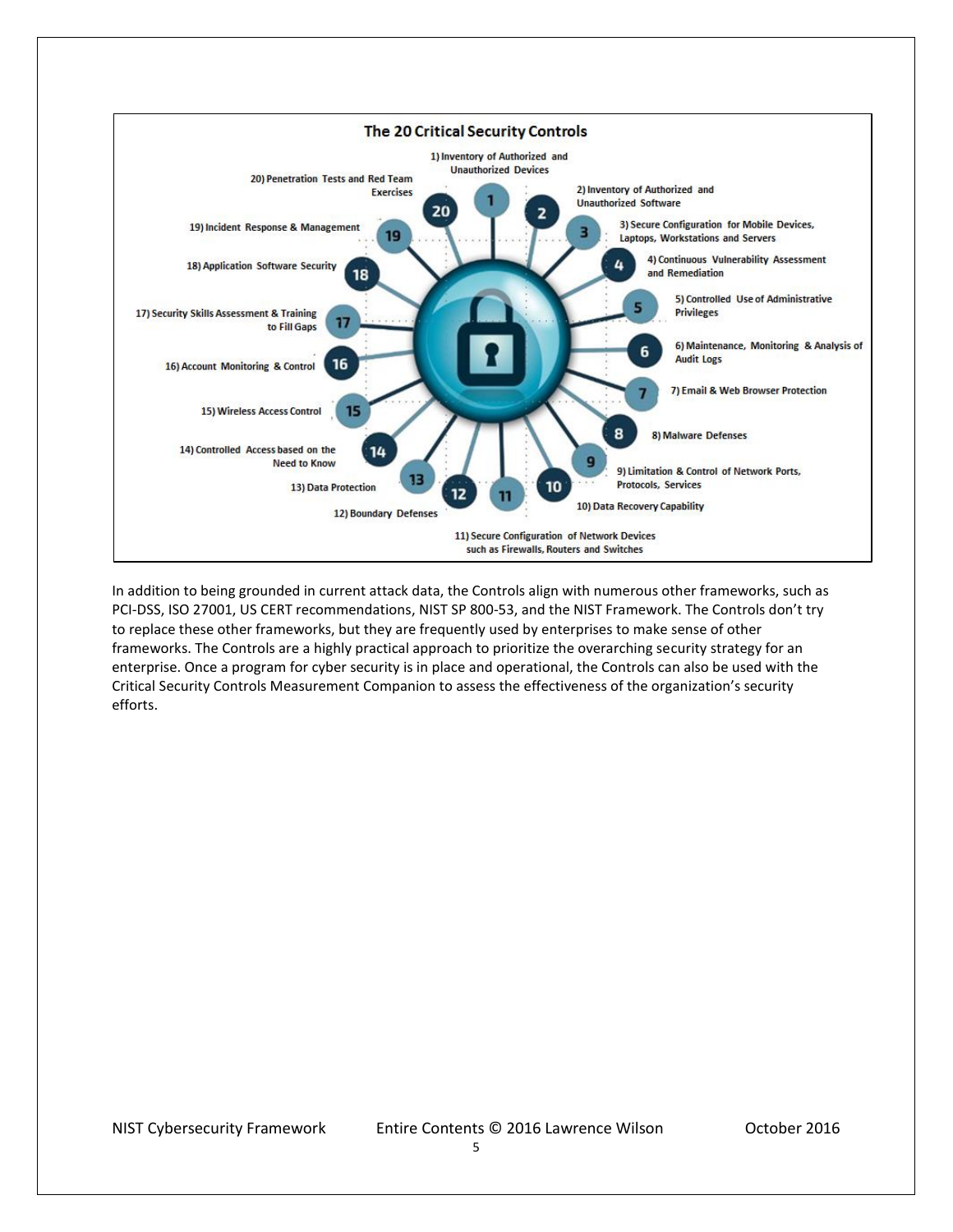| 20 Critical Controls Mapping to the NIST Cybersecurity Framework: |  |
|-------------------------------------------------------------------|--|
|-------------------------------------------------------------------|--|

|                                                              |                     |      | NIST Cybersecurity Framework (CSF) Core Functions |                                       |                              |                |                |
|--------------------------------------------------------------|---------------------|------|---------------------------------------------------|---------------------------------------|------------------------------|----------------|----------------|
| CIS Critical Security Controls (V 6.0)                       | <b>Asset Family</b> | Tier | <b>IDENTIFY</b>                                   | <b>PROTECT</b>                        | <b>DETECT</b>                | <b>RESPOND</b> | <b>RECOVER</b> |
| CSC-01: Inventory of Authorized and Unauthorized Devices     | Systems             |      | <b>ID.AM</b>                                      | <b>PR.DS</b>                          |                              |                |                |
| CSC-02: Inventory of Authorized and Unauthorized Software    | Systems             |      | <b>ID.AM</b>                                      | PR.DS                                 |                              |                |                |
| CSC-03: Secure Configuration of Endpoints, Servers, etc.     | Systems             |      |                                                   | <b>PR.IP</b>                          |                              |                |                |
| CSC-04: Continuous Vulnerability Assessment & Remediation    | Systems             |      | <b>ID.RA</b>                                      | PR.IP                                 | <b>DE.CM</b>                 | <b>RS.MI</b>   |                |
| CSC-05: Controlled Use of Administrative Privileges          | Systems             |      |                                                   | PR.AC<br>PR.AT<br>PR.MA               |                              |                |                |
| CSC-06: Maintenance, Monitoring and analysis of Audit Logs   | Systems             |      |                                                   | PT.PT                                 | <b>DE.AE</b><br><b>DE.DP</b> | <b>RS.AN</b>   |                |
| CSC-07: Email and Web Browser Protections                    | Systems             |      |                                                   | PR.PT                                 |                              |                |                |
| CSC-08: Malware Defenses                                     | Systems             |      |                                                   | PR.PT                                 | <b>DE.CM</b>                 |                |                |
| CSC-09: Limitation and Control of Ports, Protocols, Services | Systems             |      |                                                   | <b>PR.IP</b>                          |                              |                |                |
| CSC-10: Data Recovery Capability                             | Systems             |      |                                                   |                                       |                              |                | <b>RC.RP</b>   |
| CSC-11: Secure Configuration of Network Devices              | <b>Networks</b>     |      |                                                   | PR.IP<br><b>PR.PT</b>                 | <b>DE.AE</b>                 |                |                |
| CSC-12: Boundary Defense                                     | <b>Networks</b>     |      |                                                   | PR.AC<br>PR.MA                        | <b>DE.AE</b>                 |                |                |
| CSC-13: Data Protection                                      | Applications        |      |                                                   | PR.AC<br><b>PR.DS</b><br><b>PR.PT</b> |                              |                |                |
| CSC-14: Controlled Access Based on Need to Know              | <b>Networks</b>     |      |                                                   | <b>PR.AC</b><br>PR.DS<br>PR.PT        |                              |                |                |
| CSC-15: WirelessAccessControl                                | <b>Networks</b>     |      |                                                   | PR.AC                                 |                              |                |                |
| CSC-16: Account Monitoring and Control                       | Applications        |      |                                                   | PR.AC                                 | <b>DE.CM</b>                 |                |                |
| CSC-17: Security Skills Assessment and Appropriate Training  | <b>Applications</b> |      |                                                   | PR.AT                                 |                              |                |                |
| CSC-18: Application Software Security                        | Applications        |      |                                                   | PR.PT                                 |                              |                |                |
| CSC-19: Incident Response and Management                     | Applications        |      |                                                   |                                       | <b>DE.AE</b>                 | <b>RS.RP</b>   | RC.CO          |
| CSC-20: Penetration Tests and Red Team Exercises             | Applications        |      | <b>ID.RA</b>                                      |                                       |                              | <b>RS.IM</b>   | <b>RC.IM</b>   |

## **The Business Controls: ISO 27002 Code of Practice**

Organizational assets are subject to both deliberate and accidental threats while the related processes, systems, networks and people have inherent vulnerabilities. Changes to business processes and systems or other external changes (such as new laws and regulations) may create new information security risks. Therefore, given the multitude of ways in which threats could take advantage of vulnerabilities to harm the organization, information security risks are always present.

Effective information security reduces these risks by protecting the organization against threats and vulnerabilities, and then reduces impacts to its assets. Information security is achieved by implementing a suitable set of controls, including policies, processes, procedures, organizational structures and software and hardware functions. These controls need to be established, implemented, monitored, reviewed and improved, where necessary, to ensure that the specific security and business objectives of the organization are met.

ISO/IEC 27002:2013 gives guidelines for organizational information security standards and information security management practices including the selection, implementation and management of controls taking into consideration the organization's information security risk environment(s). It is designed to be used by organizations that intend to select controls within the process of implementing an Information Security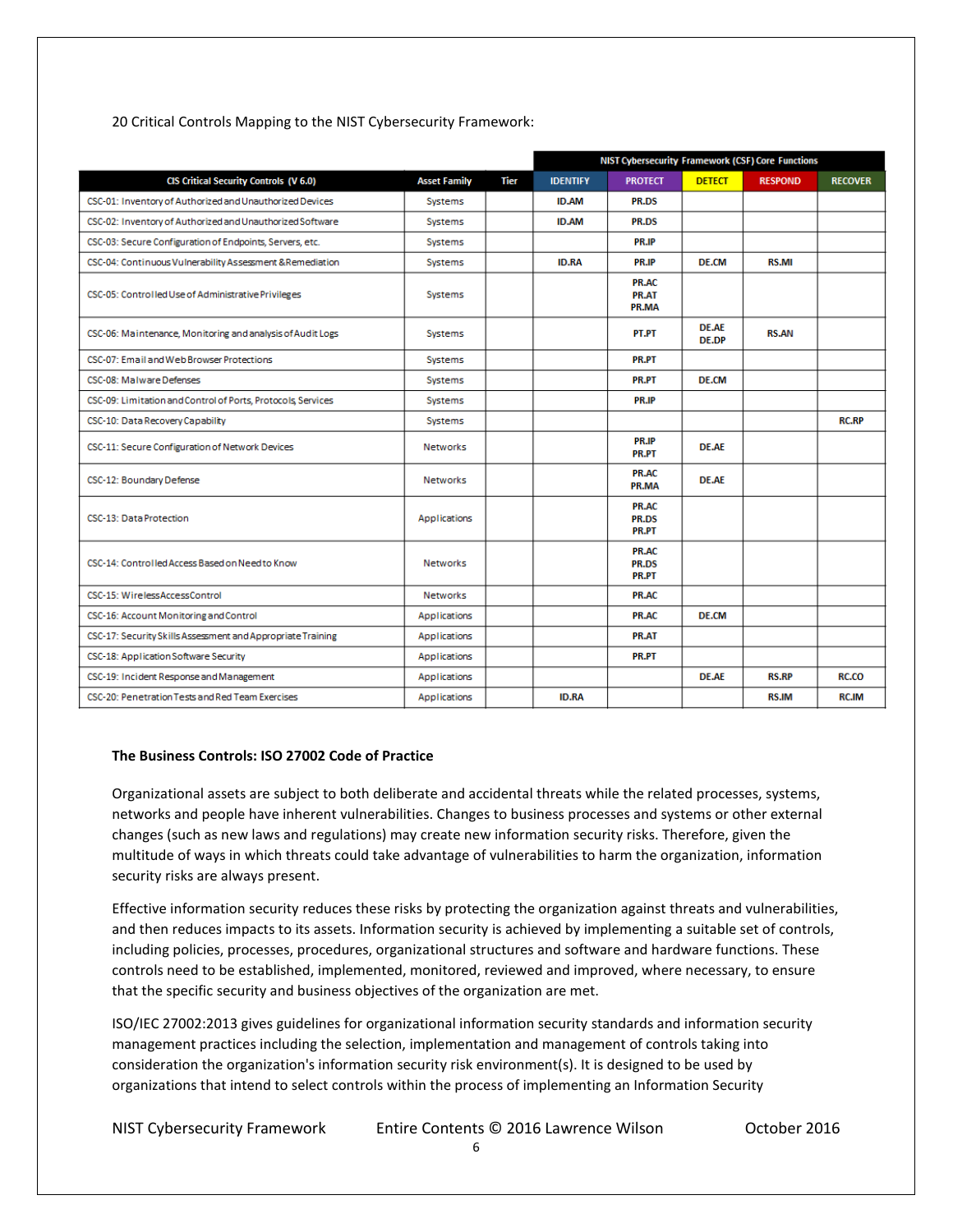Management System (ISMS); implement commonly accepted information security controls; develop their own information security management guidelines.



**ISO 27002: 2013 Code of Practice for Information Security Management**

#### **ISO 27002 Controls Mapping to the NIST Cybersecurity Framework:**

|                                                                        |             |                                              | <b>NIST Cybersecurity Framework (CSF) Core</b> |                              |                                       |                |  |  |
|------------------------------------------------------------------------|-------------|----------------------------------------------|------------------------------------------------|------------------------------|---------------------------------------|----------------|--|--|
| ISO 27002: Code of Practice for Information Security Controls          | <b>Tier</b> | <b>IDENTIFY</b>                              | <b>PROTECT</b>                                 | <b>DETECT</b>                | <b>RESPOND</b>                        | <b>RECOVER</b> |  |  |
| ISO-05: Information Security Policies                                  |             | <b>ID.GV</b>                                 |                                                |                              |                                       |                |  |  |
| ISO-06: Organization of Information Security                           |             | <b>ID.AM</b><br><b>ID.GV</b><br><b>ID.RA</b> | PR.AC<br>PR.AT<br>PR.DS                        | <b>DE.DP</b>                 | RS.CO                                 |                |  |  |
| ISO-07: Human Resource Security                                        |             | <b>ID.GV</b>                                 | PR.AT<br>PR.DS<br><b>PR.IP</b>                 |                              |                                       |                |  |  |
| ISO-08: Asset Management                                               |             | <b>ID.AM</b>                                 | PR.DS<br><b>PR.IP</b><br><b>PR.PT</b>          |                              |                                       |                |  |  |
| ISO-09: Access Control                                                 |             |                                              | <b>PR.AC</b><br>PR.DS<br><b>PR.PT</b>          |                              |                                       |                |  |  |
| ISO-10: Cryptography                                                   |             |                                              |                                                |                              |                                       |                |  |  |
| ISO-11: Physical and Environmental Security                            |             | <b>ID.AM</b><br><b>ID.BE</b>                 | PR.AC<br>PR.DS<br>PR.IP                        |                              |                                       |                |  |  |
| ISO-12: Operations Security                                            |             | <b>ID.RA</b>                                 | PR.DS<br>PR.IP<br>PR.PT                        | <b>DE.CM</b>                 | <b>RS.AN</b><br><b>RS.MI</b>          |                |  |  |
| ISO-13: Communications Security                                        |             | <b>ID.AM</b>                                 | <b>PR.AC</b><br>PR.DS<br><b>PR.PT</b>          |                              |                                       |                |  |  |
| ISO-14: System Acquisition, Development and Maintenance                |             |                                              | PR.DS<br><b>PR.IP</b>                          | <b>DE.CM</b><br><b>DE.DP</b> |                                       |                |  |  |
| ISO-15: Supplier Relationships                                         |             | <b>ID.BE</b>                                 | PR.MA                                          | <b>DE.CM</b>                 |                                       |                |  |  |
| ISO-16: Information Security Incident Management                       |             |                                              | PR.IP                                          | <b>DE.AE</b><br><b>DE.DP</b> | <b>RS.RP</b><br>RS.CO<br><b>RS.AN</b> | <b>RC.RP</b>   |  |  |
| ISO-17: Information Security Aspects of Business Continuity Management |             | <b>ID.BE</b>                                 | PR.IP                                          |                              |                                       |                |  |  |
| ISO-18: Compliance                                                     |             | <b>ID.GV</b><br><b>ID.RA</b>                 | <b>PR.IP</b>                                   | <b>DE.DP</b>                 |                                       |                |  |  |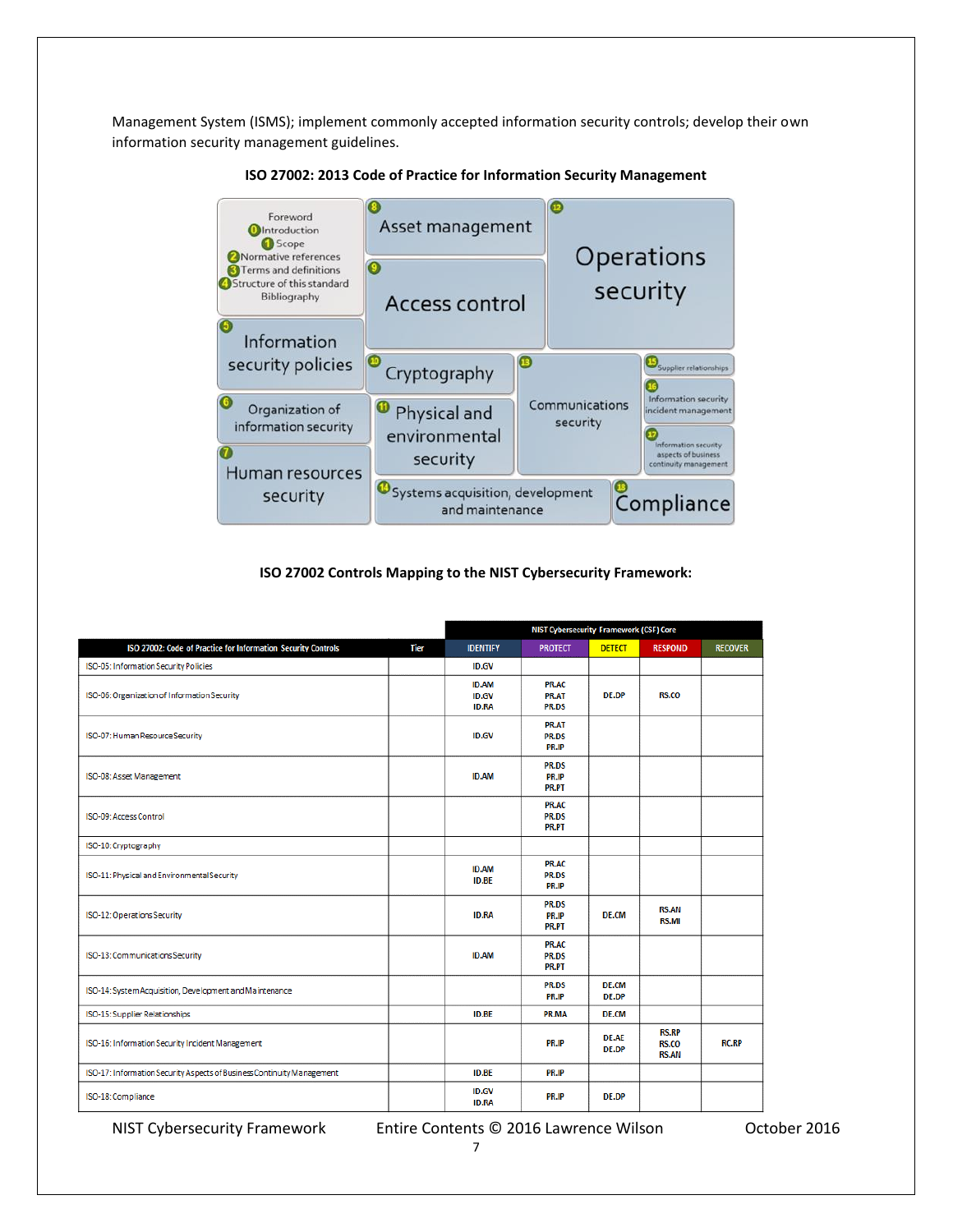#### **The Risk Management Controls: The Baldrige Excellence Builder**

The *Baldrige Cybersecurity Excellence Builder* is a voluntary self-assessment tool that enables organizations to better understand the effectiveness of their cybersecurity risk management efforts. It helps leaders of organizations identify opportunities for improvement based on their cybersecurity needs and objectives, as well as their larger organizational needs, objectives, and outcomes.

Using this self-assessment, organizations can

- determine cybersecurity-related activities important to your business strategy and critical service delivery;
- prioritize your investments in managing cybersecurity risk;
- determine how best to enable your workforce, customers, suppliers, partners, and collaborators to be risk conscious and security aware, and to fulfill their cybersecurity roles and responsibilities;
- assess the effectiveness and efficiency of your use of cybersecurity standards, guidelines, and practices;
- assess the cybersecurity results you achieve; and
- identify priorities for improvement.

Like the *Framework for Improving Critical Infrastructure Cybersecurity* (*Cybersecurity Framework*) and the *Baldrige Excellence Framework,* the *Baldrige Cybersecurity Excellence Builder* is not a one-size-fits-all approach. It is adaptable and scalable to your organization's needs, goals, capabilities, and environment. It does not prescribe how you should structure your organization's cybersecurity policies and operations. Through interrelated sets of open-ended questions, it encourages you to use the approaches that best fit your organization.

The *Baldrige Cybersecurity Excellence Builder* is intended for use by the leaders and managers in your organization who are concerned with and responsible for mission-driven, cybersecurity-related policy and operations. These leaders and managers may include senior leaders, chief security officers, and chief information officers, among others.

Key areas of focus include:

- 1. Senior and Cybersecurity Leadership: How do your senior leaders lead cybersecurity policies and operations?
- 2. Governance and Societal Responsibilities: How do you govern cybersecurity policies and operations and fulfill your organization's societal responsibilities?
- 3. Strategy Development: How do you develop your cybersecurity strategy?
- 4. Strategy Implementation: How do you implement your cybersecurity strategy?
- 5. Voice of the Customer: How do you obtain information from your customers?
- 6. Customer Engagement: How do you engage customers by serving their needs and building relationships?
- 7. Measurement, Analysis, and Improvement of Performance: How do you measure, analyze, and then improve cybersecurity-related performance?
- 8. Knowledge Management: How do you manage your organization's cybersecurity related knowledge assets?
- 9. Workforce Environment: How do you build an effective and supportive workforce environment to achieve your cybersecurity goals?
- 10. Workforce Engagement: How do you engage your workforce to achieve a high performance work environment in support of cybersecurity policies and operations?
- 11. Work Processes: How do you design, manage, and improve your key cybersecurity work processes?
- 12. Operational Effectiveness: How do you ensure effective management of your cybersecurity operations?
- 13. Process Results: What are your cybersecurity performance and process effectiveness results?
- 14. Customer Results: What are your customer-focused cybersecurity performance results?
- 15. Workforce Results: What are your workforce-focused cybersecurity performance results?
- 16. Leadership and Governance Results: What are your cybersecurity leadership and governance results?
- 17. Financial Results: What are your financial performance results for your cybersecurity operations?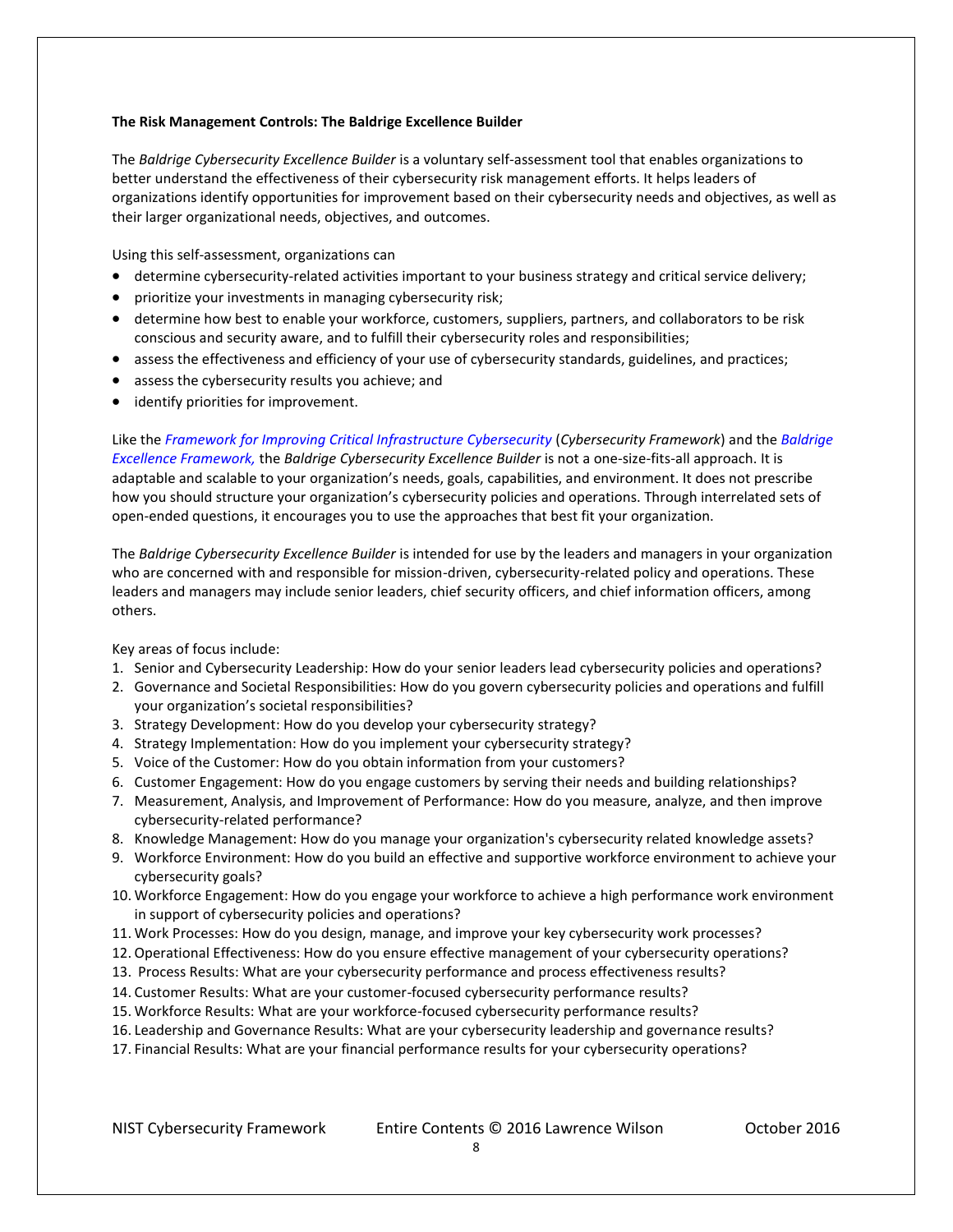## **The NIST Cybersecurity Controls Factory Model Operationalizing the NIST Cybersecurity Framework Across and Enterprise and its Supply Chain**

The controls factory concept is used to help organize the engineering, technical and business functions of a NIST cyber security program. The program is completely adaptable which means that each of the modules can easily be updated, replaced or modified with minimal impact on the overall solution. Organizations are free to choose the minimum set of controls its need to improve its framework profile and then over time incrementally adopt other controls that will take it to its identified target state. The factory approach allows for changes in the cybersecurity threat landscape, new vulnerabilities and the addition of incremental improvements while still keeping a focus on the critical assets and identities.

The Engineering Department organizes all of the engineering functions / capabilities such as threats, vulnerabilities, assets and controls. The Technology Center organizes the key technical capabilities such as technology / solution design (design guides), technology build (build guides), managed security solutions (from MSSPs), and testing / assurance functions. The Business Office organizes business functions focused on people and policy including design (based on ISO 27002), build (sample policies, communications plan, and gap analysis templates), cybersecurity advisory services and employee roles, business testing and assurance based on ISO 27002. It includes a capability for executives to evaluate Risk Management practices based on the Baldridge Cybersecurity Executive Builder.



The NIST CSF controls factory approach is modular. This means if there are changes within a particular functional area, it can be updated without impacting other related functions. For example, if an organization wishes to implement NIST 800-171 controls as the foundation for business controls, the Business Office Design Area would replace ISO 27002 code of practice with NIST 800-171 security controls. All of the other business functions would be modified to align with NIST 800-171. The Engineering Department would adjust all capabilities that were based on ISO 27002 with similar capabilities based on NIST 800-171. The Technology Center capabilities would not

NIST Cybersecurity Framework Entire Contents © 2016 Lawrence Wilson October 2016

#### The Controls Factory (Our Model)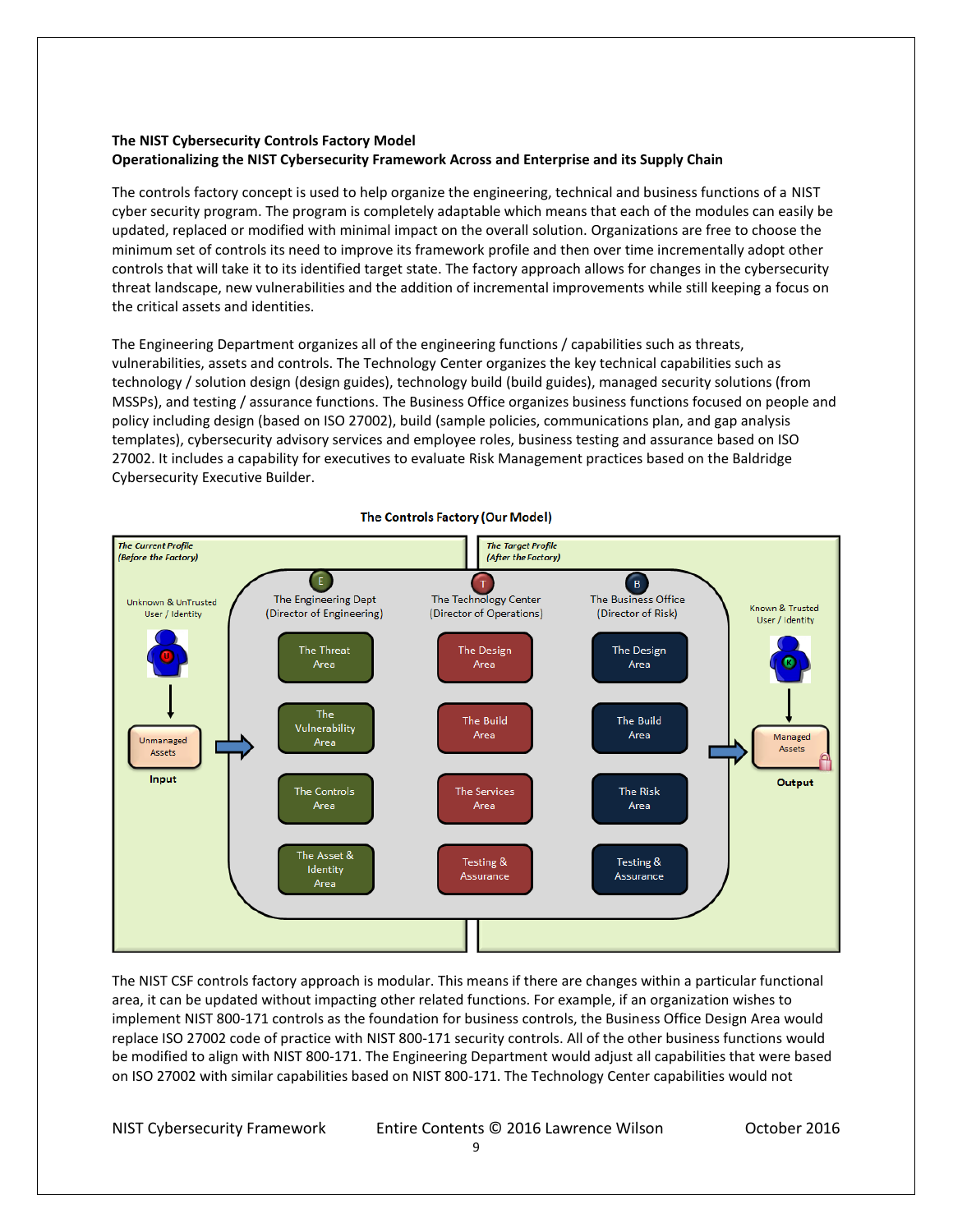change, because they are based on the Critical Security Controls. This approach provides maximum flexibility for organizations who choose to build their programs based on the control factory model.

#### **NIST/NICE Cybersecurity Workforce Framework (NCWF) Training Program**

The NCWF program is built around a three tier training model.

The first tier will be focused on teaching the knowledge and skills to build a NCSF program using Larry's control factory methodology. The program will consist of a Foundation training and certification program for cybersecurity and IT professionals who play a passive but need to know role in the program and a Practitioner training and certification program for those who are responsible for designing, building and managing the program. itSM is planning to add four class lecture based & lab workshops that will provide practitioners with the hands-on skills they need to become productive cybersecurity employee's upon graduation.

Beyond NCSF certification, the program will also offer the trainings required to sit for the professional INFOSEC examinations associated with the Specialty Areas and Work Roles outlined in the NCWF. These training include CISSP, CISA, CISA Security+, Vulnerability Assessment Manager, Risk Manager, Certified Ethical Hacker and 20 more specialty cybersecurity certifications.

Finally, the program will offer employers an online solution to train its employees in good cyber behavior. The employee awareness program will include modules covering topics in phishing, social engineering, online safety, social media, BYOD (Bring Your Own Device), removable media, password safety, personal information, information handling and remote and mobile working. Student assessment testing and reporting tools are available with this program.

The program has already been implemented at college campuses across Massachusetts and has won the following industry awards:

- **SANS** Person who made a difference in Cybersecurity, 2013
- **ISE (Information Security Executives)** Finalist for Executive of the Year for North America, 2013
- **ISE** Information Security Program of the Year for Higher Education & Government Category, 2013
- **Security Magazine** most influential cyber security professionals in North America, 2016

#### **NCWF Training Programs**

Our phase 1 go to market programs will include the following NCWF programs:

#### **NCSF Foundation Certification Training**

The NIST CSF Foundations Course outlines current security challenges and explains how organizations who implement a NIST Cybersecurity Program can mitigate these risks

This program prepares students to function successfully in NICE workforce framework entry, level cybersecurity work role positions.

**Location of Training:** Onsite or Online

**Means of Instruction:** Instructor Led Classroom or Virtual Classroom, Self Paced Video

**Number of Hours: 8 (1 Day)**

**Credentials or Certificate Attained:** Certificate of Completion, PDU's, CEU's, College Credits **Course Description & Outline:** Can be foun[d here](http://nistcsf.com/wp-content/uploads/2016/11/NIST-CSF-Foundation-Course-Outline-rev3.pdf)

## **NCSF Practitioner Certification Training**

The NIST CSF Practitioners Course explains in detail current security challenges, and how organizations design, build, maintain and test a comprehensive Cybersecurity Program and Risk Management Program based on the NIST Cybersecurity Framework. The NIST CSF Practitioners Course includes detailed capabilities organizations can use to build a comprehensive program.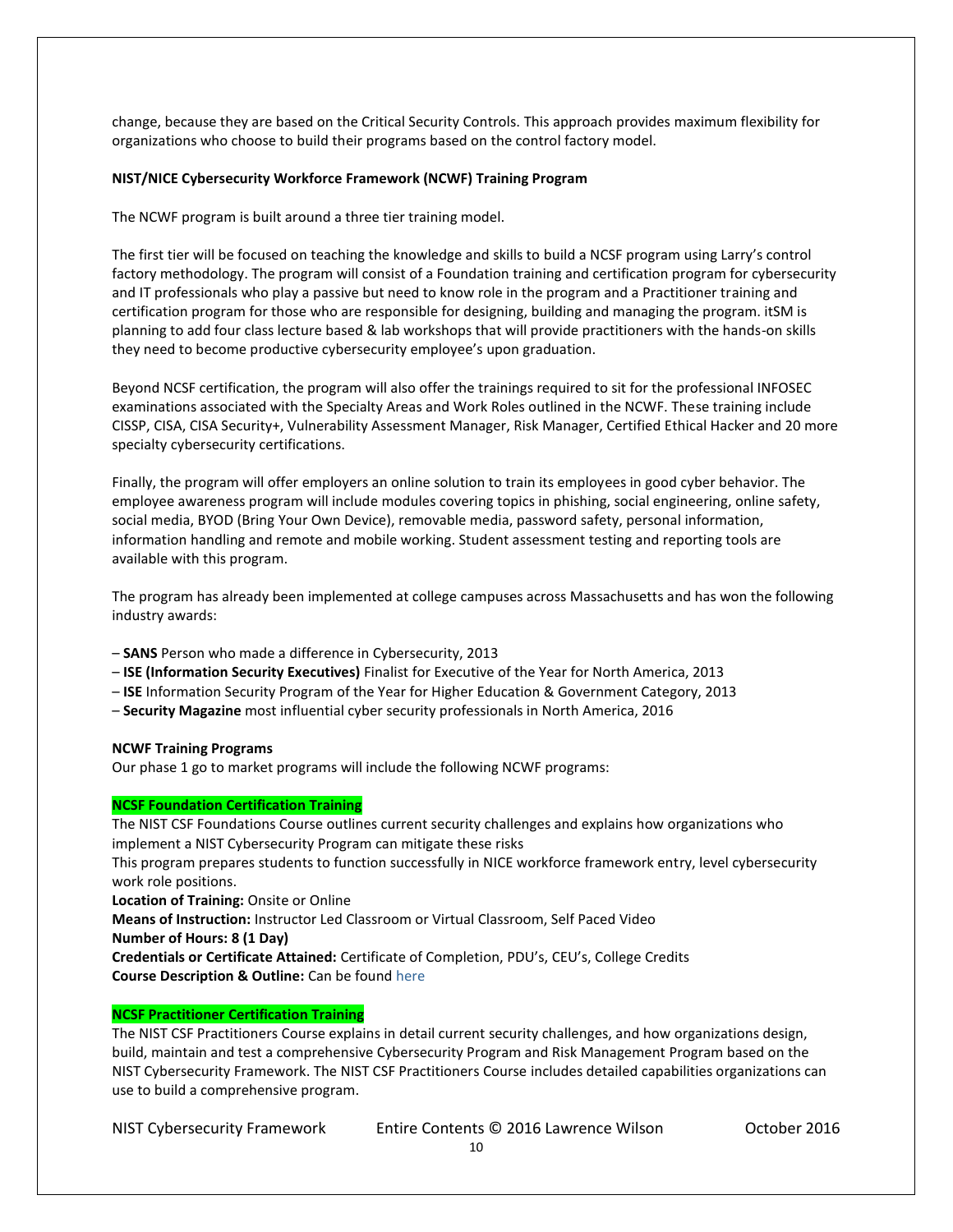This program prepares students to function successfully in NICE workforce framework entry, mid and advanced level cybersecurity work role positions, but also prepares students with the knowledge and skills to move on to the specialty roles (ethical hacker, vulnerability assessment manager etc.) also outlined in the NCWF. **Location of Training:** Onsite or Online

**Means of Instruction:** Instructor Led Classroom or Virtual Classroom, Self Paced Video **Number of Hours: 24 (3 days) Credentials or Certificate Attained:** Certificate of Completion, PDU's, CEU's, College Credits

**Course Description & Outline:** Can be foun[d here](http://nistcsf.com/wp-content/uploads/2016/11/NIST-CSF-Practitioner-Course-Outline-rev3.pdf)

## **NCWF Work Role or Specialty Certification Library**

itSM's careeracademy.com certification training portal enables students be trained to sit for up to 25 NCWF work and specialty area professional certifications in Cybersecurity from CompTIA, ISACA, ISC<sup>2</sup>, Mile2 and others. **Location of Training:** Online

**Means of Instruction:** Self Paced Video

**Number of Hours:** Varies based on Program Selected

**Credentials or Certificate Attained:** Certificate of Completion, PDU's, CEU, College Credits **Course Description & Outline:** Can be foun[d here](http://nistcsf.com/wp-content/uploads/2016/12/CS_data_sheet-003.pdf)

## **NCWF Employee Cybersecurity Awareness Training**

itSM's employee online cybersecurity awareness training program includes modules covering topics in phishing, social engineering, online safety, social media, BYOD (Bring Your Own Device), removable media, password safety, personal information, information handling and remote and mobile working. Student assessment testing and reporting tools are available with this program.

**Location of Training:** Online

**Means of Instruction:** Games, Animations and Simulations **Number of Hours:** Varies based on Program Selected **Credentials or Certificate Attained:** Certificate of Completion

**Course Description & Outline:** Can be foun[d here](http://nistcsf.com/wp-content/uploads/2016/11/RESILIAcyber-awareness-1.pdf)

Phase 2 of the program will include deliver of the following workshop and lab programs:

## **NCSF Engineering "Lecture-based" Cybersecurity Workshop and Lab**

This workshop will include the design requirements and build specifications based on the 22 Framework Categories and 5 Core Functions of the NIST Cybersecurity Framework. The "Lecture-based" Workshop will be supplemented with a "Hands-on" workshop in partnership with vendors providing solutions for the operationalizing of the NIST CSF across an enterprise and its supply chain.

**Location of Training:** Onsite or Online

**Means of Instruction:** Instructor Led Classroom or Virtual Classroom, Self Paced Video **Number of Hours:** To Be Determined

**Credentials or Certificate Attained:** Certificate of Completion, PDU's CEU's, College Credits **Course Description & Outline:** Coming Soon

## **NCSF Technology "Lecture-based" Cybersecurity Workshop and Lab**

This workshop will include the design requirements and build specifications based on the 20 Critical Security Controls. The "Lecture-based" Workshop will be supplemented with a "Hands-on" lab in partnership with vendors providing solutions for the management and monitoring of the 20 critical controls. **Location of Training:** Onsite or Online

**Means of Instruction:** Instructor Led Classroom or Virtual Classroom, Self Paced Video **Number of Hours:** To Be Determined

**Credentials or Certificate Attained:** Certificate of Completion, PDU's CEU's, College Credits **Course Description & Outline:** Coming Soon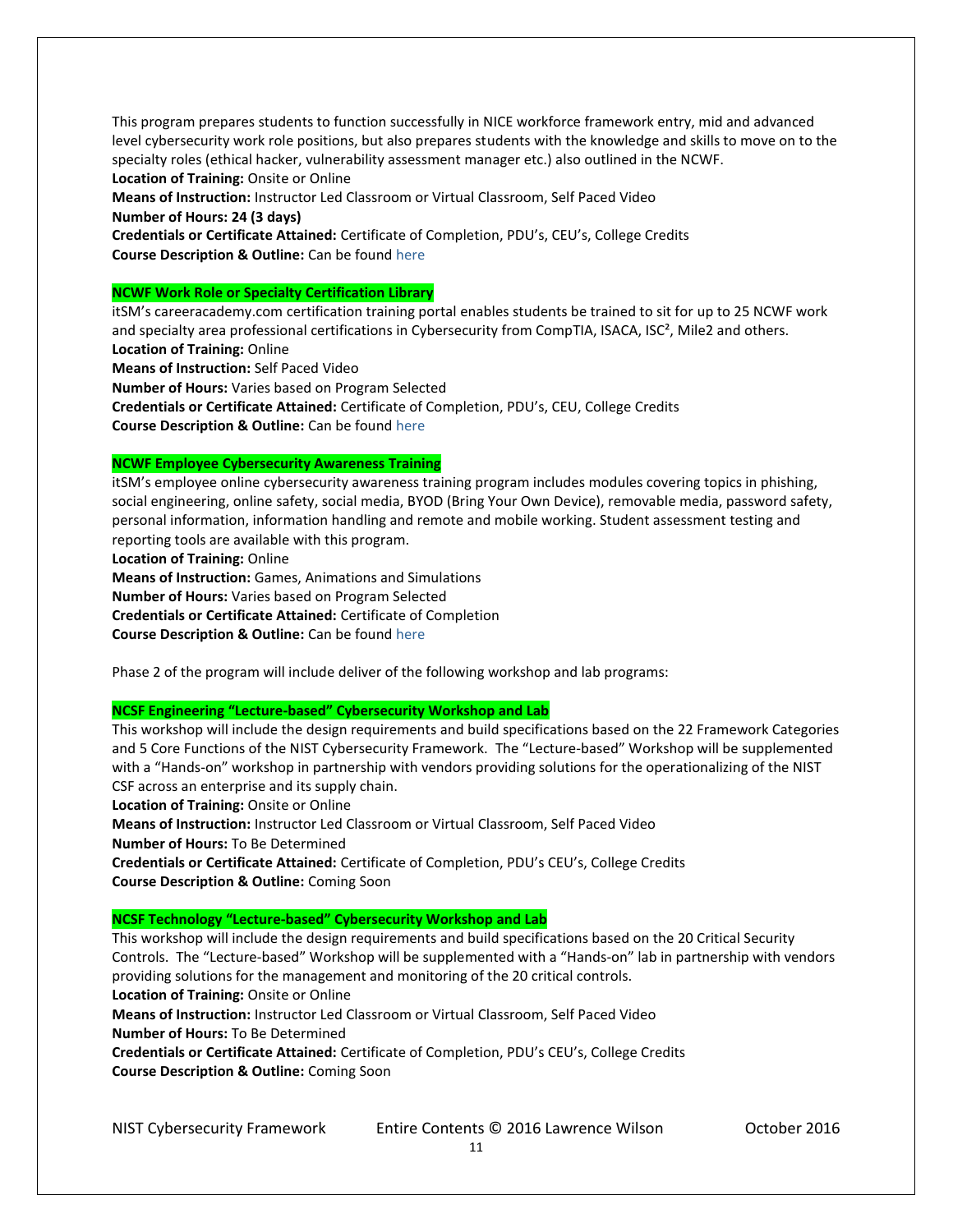#### **NCSF Business "Lecture-based" Cybersecurity Workshop and Lab**

This workshop will be based on the ISO 27002 or NIST 800-171 standards. This workshop includes the design requirements and build specifications based on either ISO 27002 or NIST 800-171. The lecture based workshop will be supplemented by a hands on lab developed for this lecture – since this program is more about business controls and not technical controls the hands-on component is more or less practice exercises and case studies. **Location of Training:** Onsite or Online

**Means of Instruction:** Instructor Led Classroom or Virtual Classroom, Self Paced Video

**Number of Hours:** To Be Determined

**Credentials or Certificate Attained:** Certificate of Completion, PDU's CEU's, College Credits **Course Description & Outline:** Coming Soon

#### **NCSF Risk "Lecture-based" Cyber Risk Workshop and Lab**

This workshop will be based on the Baldrige Excellence Framework and the FAIR Institute Cyber Risk methodology. This program will also include lab exercises. **Location of Training:** Onsite or Online **Means of Instruction:** Instructor Led Classroom or Virtual Classroom, Self Paced Video **Number of Hours:** To Be Determined **Credentials or Certificate Attained:** Certificate of Completion, PDU's CEU's, College Credits **Course Description & Outline:** Coming Soon

# **NCSF Professional Service Programs**

## **NISTCSF.COM Testing & Monitoring Solutions**

This service provides enterprises with the option to perform its own assessment of its technology, business and risk controls or outsource that responsibility to a NISTCSF licensed partners.

The NISTCSF.COM assessment capabilities are modular. This means that clients can pick and choose the technology, business and risk controls that best meets the needs of the business. For example, if an organization wishes to implement NIST 800-171 controls as the foundation for business controls, the Business Office Design Area would replace ISO 27002 with NIST 800-171 security controls.

This approach provides maximum flexibility for organizations who choose to build their programs based on the NISTCSF.COM model.

#### **NISTCSF.COM Testing & Monitoring Solutions**

This service provides enterprises with the option to learn the knowledge and skills to build their own testing and continuous monitoring program or outsource that responsibility to a NISTCSF.COM licensed partners.

The NISTCSF.COM program is managed 24/7 by industry experts working around the clock to monitor, report and resolve security incidents that offer a threat to an organizations operational viability.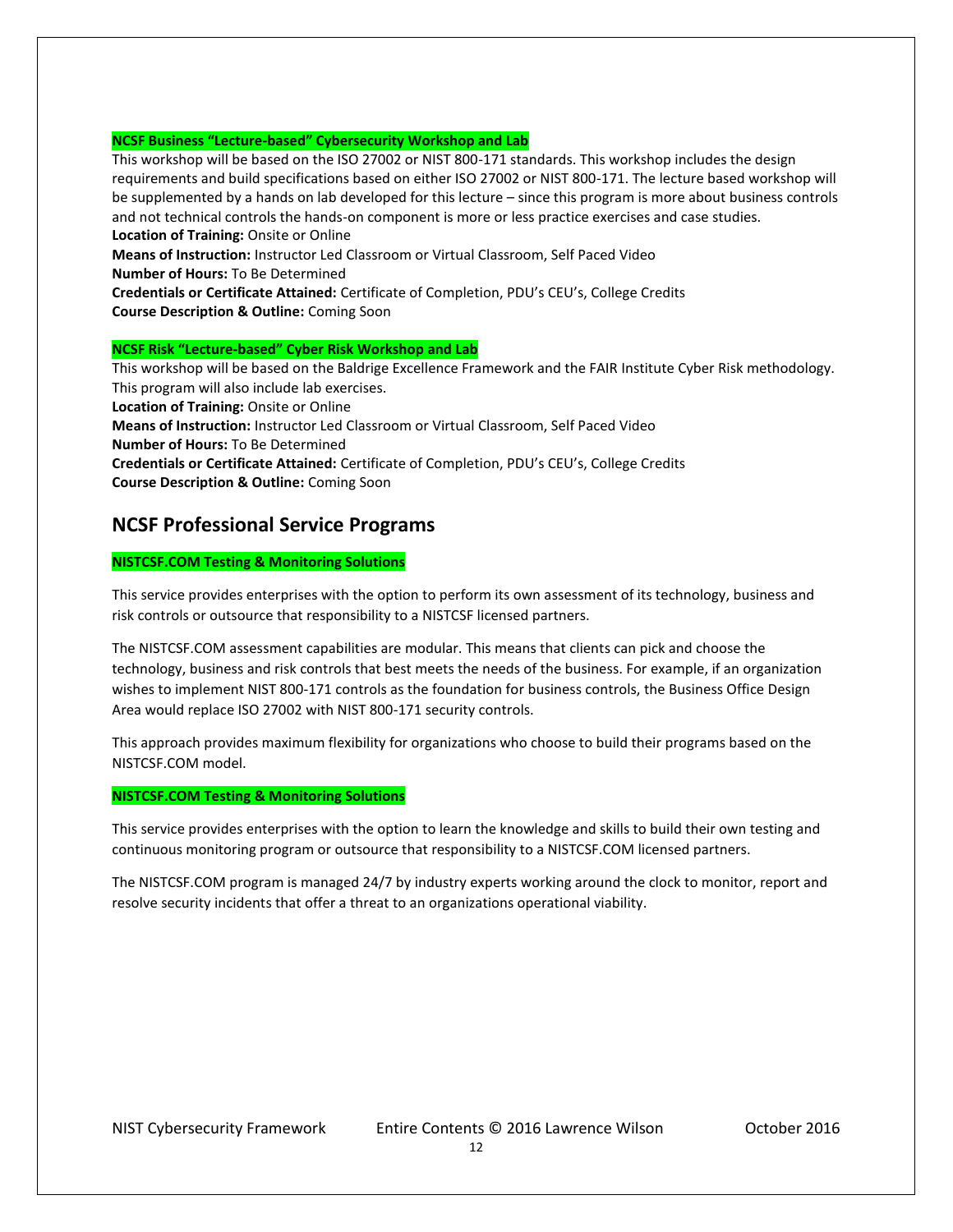## **About the Authors**



**Larry Wilson** is the Chief Information Security Officer (CISO) in the UMASS President's office and is responsible for developing, implementing and managing the University of Massachusetts Information Security Policy and Written Information Security Program (WISP).The University program is based on a "Controls Factory" approach Larry created to help organizations operationalize the NIST Cyber Security Framework and its industry best practices (ISO 27001, SANS 20 Critical Controls etc.) across an enterprise and its supply chain. Larry's approach has been implemented consistently across all five campuses plus six other universities in the Commonwealth of Massachusetts.

Prior to joining, Larry was the Vice President, Network Security Manager at State Street Bank. Larry's industry experience includes IT audit manager for Deloitte Enterprise Risk Services (ERS) consulting practice. In this role he managed a staff responsible for developing and completing a Sarbanes Oxley compliance audit for MasterCard International.

Larry holds a Master of Science degree in Civil / Structural Engineering from the University of New Hampshire. His industry certifications include CISSP, CISA and ISA (PCI Internal Security Assessor). He serves on the Advisory Board for Middlesex Community College and CISO Advisory Board for Oracle. He co-chairs the Massachusetts State University and Community College Information Security Council, and serves as Certification Director for ISACA New England. Larry has been teaching CISA certification training for ISACA for 5 years